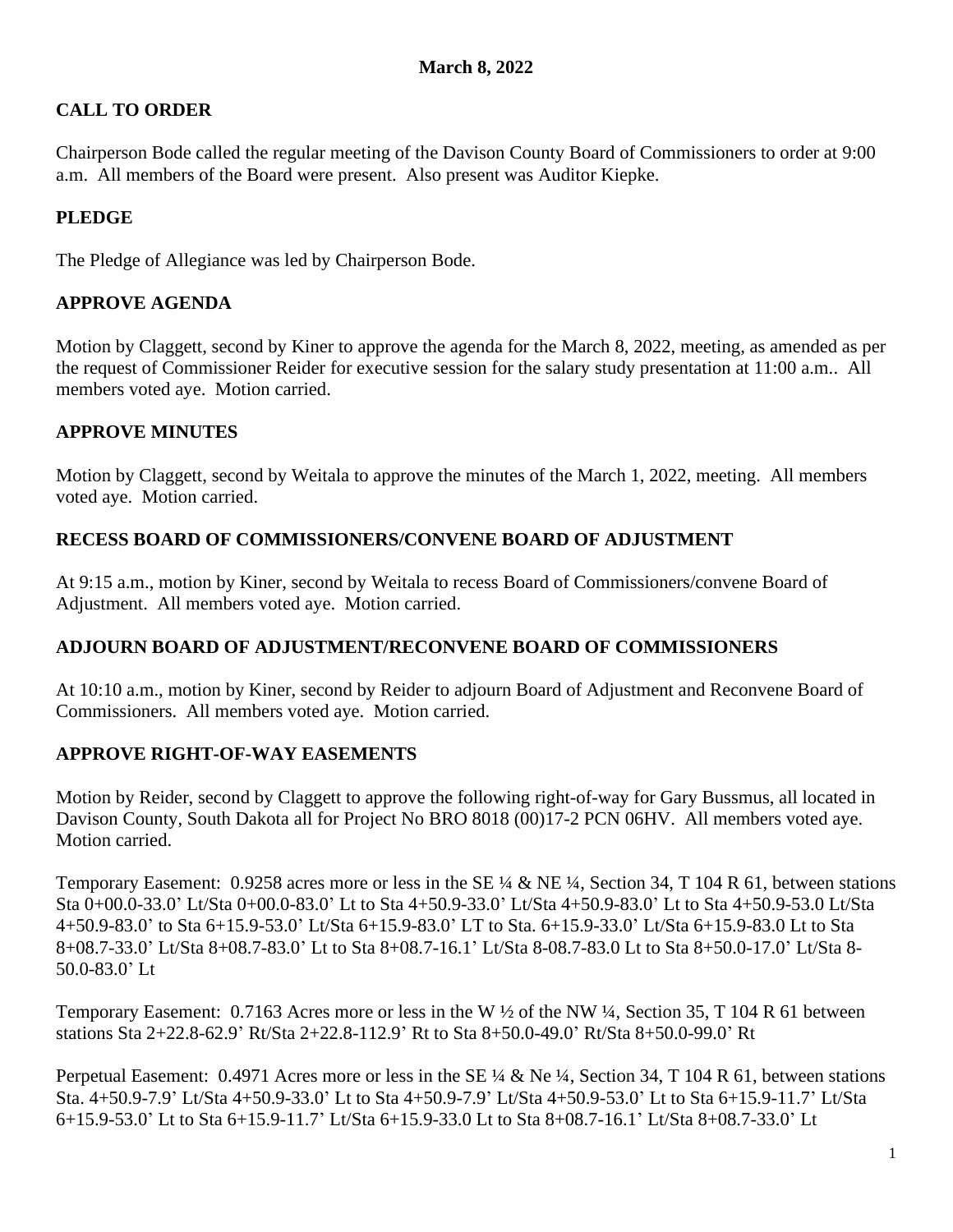### **APPROVE NEW HIRE**

At the request of Highway Superintendent Weinberg, motion by Kiner, second by Claggett to approve the hire of Scott Wengler as an Equipment Operator effective March 21, 2022, at a rate of \$19.00 per hour with a \$.50 wage increase after successful completion of a six-month introductory period. All members voted aye. Motion carried.

### **HIGHWAY DEPARTMENT TO TEN HOUR WORKDAYS**

At the request of Highway Superintendent Weinberg, motion by Weitala, second by Claggett to authorize County Highway personnel to work four ten hour work days, with the exception of office staff, beginning on April 10, 2022. All members voted aye. Motion carried.

### **APPROVE HVAC SYSTEM UPGRADE**

At the request of Physical Plant Director Rang, motion by Reider, second by Kiner to approve the upgrade of the HVAC system at the Public Safety Building for an approximate cost of \$69,550 which falls under the bid threshold. All members voted aye. Motion carried.

### **APPROVE TIMESHEETS**

Motion by Claggett, second by Reider to authorize chairperson to sign department head timesheets as supervisor. All members voted aye. Motion carried.

### **DENY WELFARE**

As per the recommendation of Welfare Intake Administrative Assistant Norwick, motion by Claggett, second by Reider to deny welfare claim #6000078976, patient didn't qualify for assistance. All members voted aye. Motion carried.

### **APPROVE AUDITOR'S ACCOUNT WITH TREASURER**

Motion by Reider, second by Weitala to approve the February 2022 Auditor's Account with the Treasurer in the amount of \$10,411,518.64. All members voted aye. Motion carried.

### **APPROVE RAFFLE REQUEST**

At the request of Dave Mitchell, motion by Reider, second by Claggett to approve a raffle request for the Davison County Democrats with the drawing to be held May 23, 2022. All members voted aye. Motion carried.

### **APPROVE ABATEMENTS**

Motion by Reider, second by Claggett to approve the following abatements for 2021 payable 2022, all located within Davison County, South Dakota. All members voted aye. Motion carried.

#### Property transferred to exempt entity

Mitchell School District 17-2, Lot 2 Ex Lots 2A & 2B MTI Foundation Housing Addn., Mitchell - \$2,079.60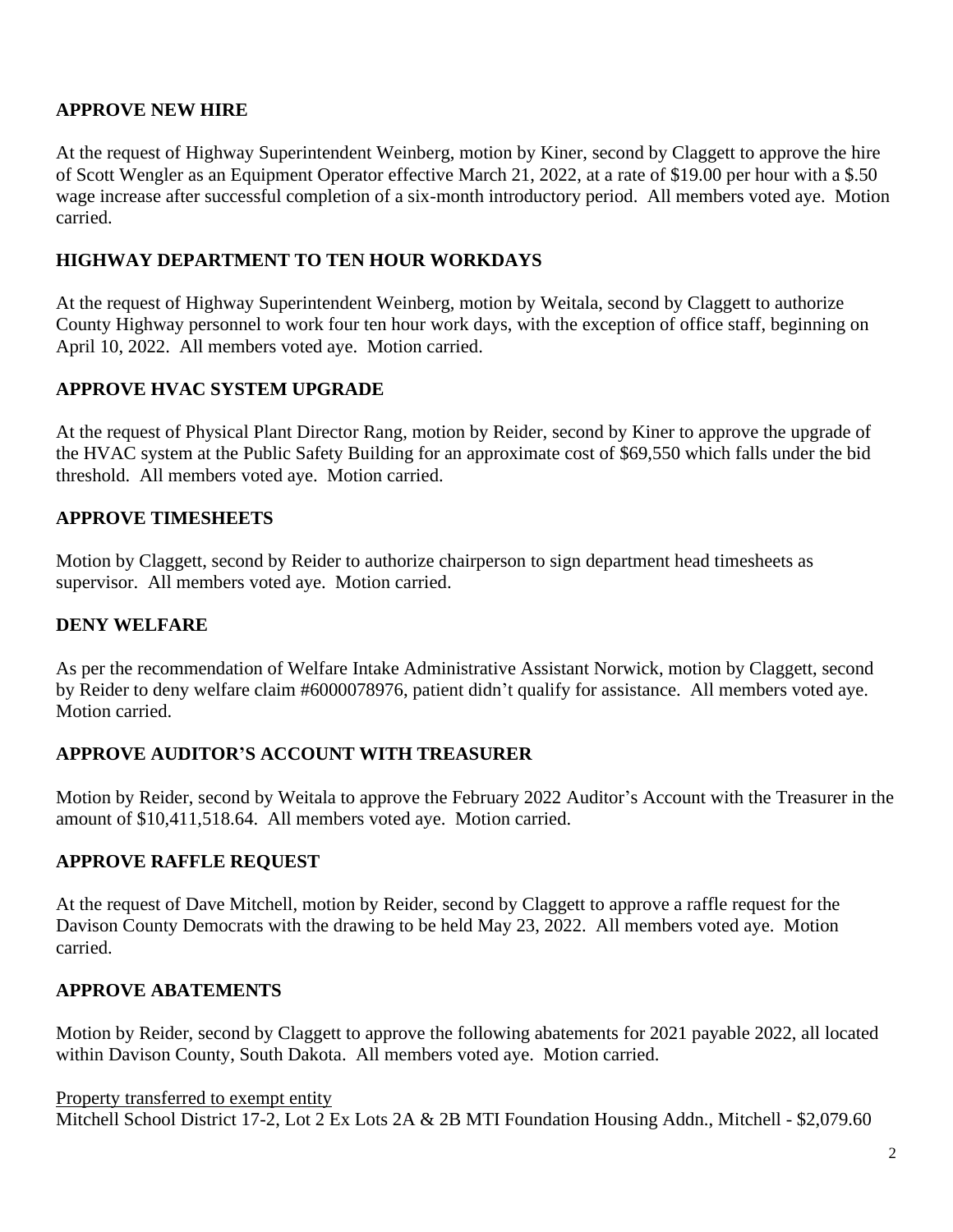Mitchell School District 17-2, Lot 13 Tract I Wild Oak Golf Club Addn, Mitchell - \$154.27 Mitchell School District 17-2, Lot 1 Tract H Wild Oak Golf Club Addn, Mitchell - \$183.92 Mitchell School District 17-2, Lot 14 Tract I Wild Oak Golf Club Addn, Mitchell - \$172.67 City of Mitchell, Tract 1 Lift Station, Perry Twp - \$13.68

Structure destroyed James River Housing, Lot 114 Middle Border Estates, Mitchell - \$274.76

## **APPROVE BILLS**

Motion by Claggett, second by Weitala to approve the following bills for payment. All members voted aye. Motion carried.

### **GENERAL FUND:**

**COMM:** Utilities/Mitchell Telecom-30.89, Santel-67.58, Purr N Ruff/Creekside Veterinary-218.40**; JUD:** Mileage & Jury Fees/Jurors-422.68**; AUD:** ACH PMT/Cortrust Bank-15.00, Rentals/Microfilm Imaging-147.00, Supplies/McLeod's Printing-77.38, Lien Coll Supplies/Cash-82.69, Utilities/Mitchell Telecom-30.88, Santel-49.48, Mainframe Program/Software Services-836.00**; TREAS:** Passport Postage/Cash-26.36, Supplies/Aurora County Sheriff-8.96, Tripp County Sheriff's Ofc-50.00, Williams County Sheriff-77.00, Utilities/Mitchell Telecom-54.83, Santel-64.75, Mainframe Support/Software Services-176.00**; STATES ATTY:** Prof Fees/James D Taylor PC-4,468.26, Utilities/Mitchell Telecom-64.62, Santel-100.86**; CRT APPTED ATTY:** Crt Appted Atty/The Sharp Firm Prof LLC-2,431.28, Wantoch Law Office-2,512.15**; PUB SFTY BLDG:** Repairs/Menards-162.34, Thune's True Value-22.04, Garbage/Miedema Sanitation-182.50**; CRTHOUSE:** Repairs & Maint/Golden West-50.00, Santel-45.00, Supplies/Jones Supplies-73.57, Cable TV/Mitchell Telecom-97.43, Water & Sewer/City of Mitchell-103.77, Garbage/Miedema Sanitation-101.00**; DOE:** Utilities/Mitchell Telecom-61.62, Santel-86.37, Software Services/Software Services-1,540.00, Marshall & Swift/Marshall & Swift Boeckh-1,919.95, Vehicle Repair/Advantage Auto Glass-318.29**; ROD:** Rentals/Microfilm Imaging-465.00, Supplies/Cash-1.05, Utilities/Mitchell Telecom-61.62, Santel-77.63**; NORTH OFC:** Repairs/Menards-20.37, Thune's True Value-32.26, Supplies/Jones Supplies-124.80, Garbage/Miedema Sanitation-83.00, Phones/Mitchell Telecom-71.60, Santel-89.05**; VET:** Supplies/McLeod's Printing-49.90, Utilities/Mitchell Telecom-40.17, Santel-65.13**; COORD:** IT Contract/Tech Solutions-11,405.50, Postage/Qualified Presort-717.74, Postage Meter Fees/Qualified Presort-214.43**; HR:** Utilities/Mitchell Telecom-54.87, Santel-39.64**; SHERIFF:** Ofc Supplies/Innovative Office-161.70, Gas Patrol Car/First Bankcard-46.87, Uniforms/Jack's Uniforms & Equip-135.89, Field Supplies/Runnings Supply-57.98, Trvl & Conf/SDPCA-170.00, Utilities/Mitchell Telecom-503.99, Santel-540.27**; JAIL:** Medicine/Avera Queen of Peace Hosp-27.21, Fed Inmate Med Ex/Mitchell Clinic-136.00, Bldg Maint/Menards-101.97, Equip Repair/Pieper Electric-125.75, Office Supplies/Innovative Office-278.48, Jail Supplies/Jones Supplies-900.22, Laundry Supplies/Jones Supplies-131.43, Kitchen Supplies/Jones Supplies-260.13, Uniforms/Jack's Uniforms & Equip-323.47, Prisoner Food/Summit Food Service-10,509.50, Trvl & Conf/SDPCA-170.00, Cable TV/Mitchell Telecom-97.43, Contracts/FNIC-160.00, Office Advantage-108.46, Inmate Services/Swanson Services-4.35**; WELFARE:** Supplies/Qualified Presort-12.43, Ofc Utilities/Mitchell Telecom-53.14, Santel-22.05**; MENTAL ILL:** Committals/Douglas Papendick-505.00, Hearings/Kennedy Pier Loftus-343.40, Lincoln County Treasurer-2,107.81, Minnehaha County Auditor-981.52, Yankton County Treasurer-270.15**; FAIR:** Repairs & Maint/Menards-7.98, Garbage/Miedema Sanitation-200.00**; CO EXTENSION:** Postage/Qualified Presort-12.44, Utilities/Bureau of Administration-18.00, Mitchell Telecom-53.14, Santel-87.13**; WEED:** Utilities/Mitchell Telecom-56.81, 25.53**; P&Z:** Publishing/Daily Republic Forum Communications-34.66**; HIWAY:** Repairs & Maint/Fastenal Co-248.57, Graham Tire Co-28.37, Runnings Supply-17.03, Supplies & Materials/SD Dept of Revenue-7.17, First Bankcard-199.95, Runnings Supply-31.84, Trvl & Conf/Governors Inn-184.00, Utilities/Miedema Sanitation-83.00, Mitchell Telecom-154.24, Santel-28.34, Signage &